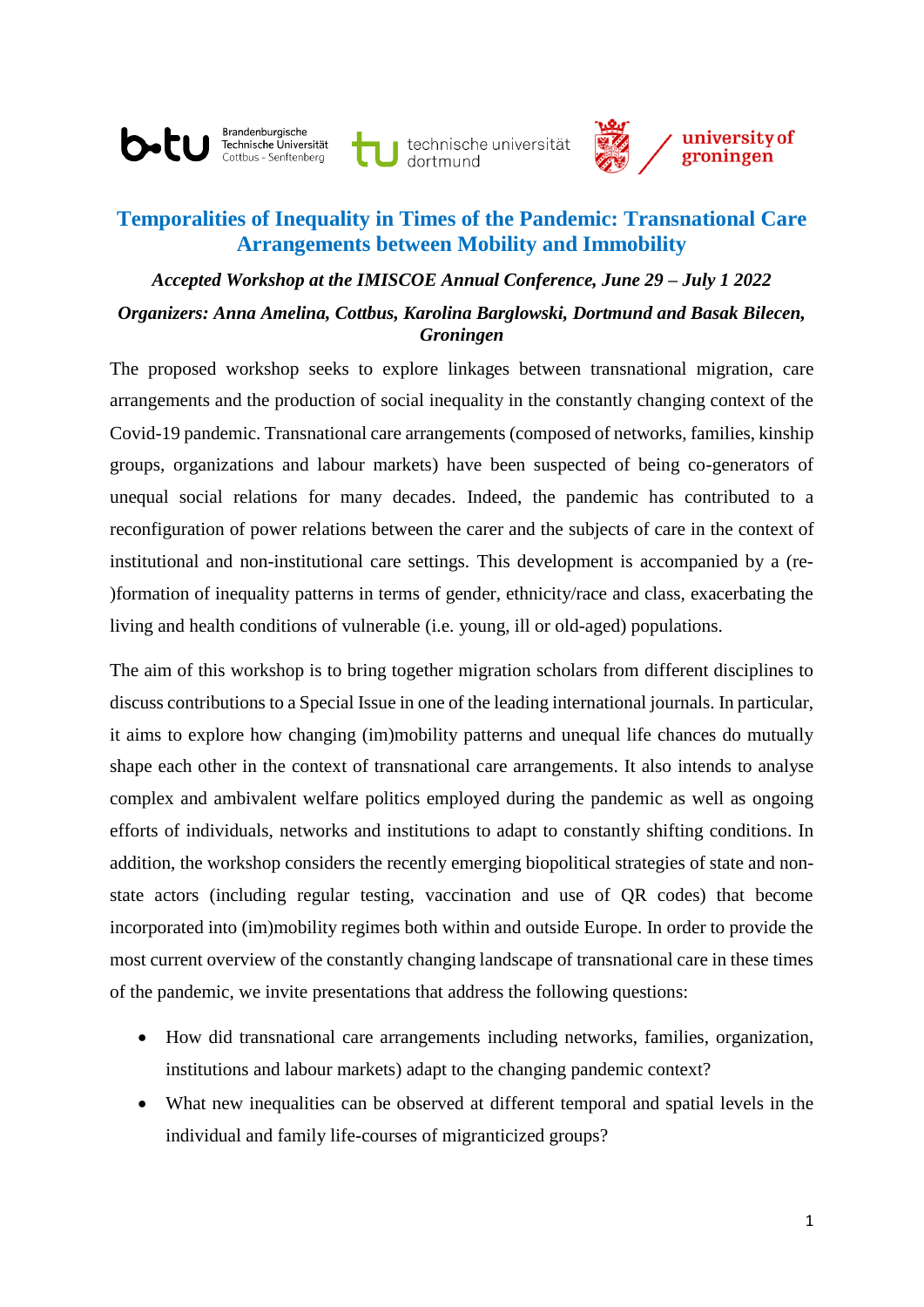- What novel types of exploitation do migranticized care workers experience in institutional settings like hospitals, retirements homes, day care centres in the receiving countries?
- How did Covid-related regulations affect precarity and insecurity of transnational care settings?
- What old and new types of exploitation do migrant care workers experience in the context of informal care arrangements in private households in the receiving countries?
- What challenges do transnational families face in the context of the pandemic and of related (im)mobility regulations? What strategies do members of the transnational families develop to cope with these challenges?
- What implications do these biopolitical strategies of Covid governance including constant testing, vaccination, and use of QR codes have for the transnational circulation of digital and/or non-digital care resources?

# *Confirmed workshop participants include:*

**Scarcities of Care as a Tragedy of the Commons?** Lise Widding Isaksen, University of Bergen, Norway and Lena Näre, University of Helsinki, Finland

#### **Care and Well-being in Older Age: National and International Perspectives**

Martina Brandt, Miriam Grates, Claudius Garten, Nekehia Quashie, Judith Kaschowitz, Alina Schmitz, Melanie Wagner, TU Dortrmund, Germany)

#### **Title: TBA**

Loretta Baldassar, University of Western Australia, Australia

# **Deservingness and Care Work in Immigration Policies: The Case of Regularizations in Italy through the Pandemic**

Maurizio Ambrosini, University of Milan, Italy

### **Polish Migrants' Informal Care – are Families Immobilised by Brexit and COVID-19?**

Weronika Kloc-Nowak, CMR, University of Warsaw, Poland Louise Ryan, London Metropolitan University, UK

**Caring from a Distance: Young European Migrants Negotiating Family Obligations Transnationally During the COVID-19 Pandemic** Daniela Sime, University of Strathclyde, UK

**Shifting Socio-Legal Power Dynamics – Elders and Migrant Care Workers in Israel during the Covis-19 Crisis** 

Daphna Hacker, Tel Aviv University, Israel

**"This Fear to Carry the Virus into the Nursing Home": The Experiences of Transnational** 

**Care Workers in Institutional Care Settings in Germany**